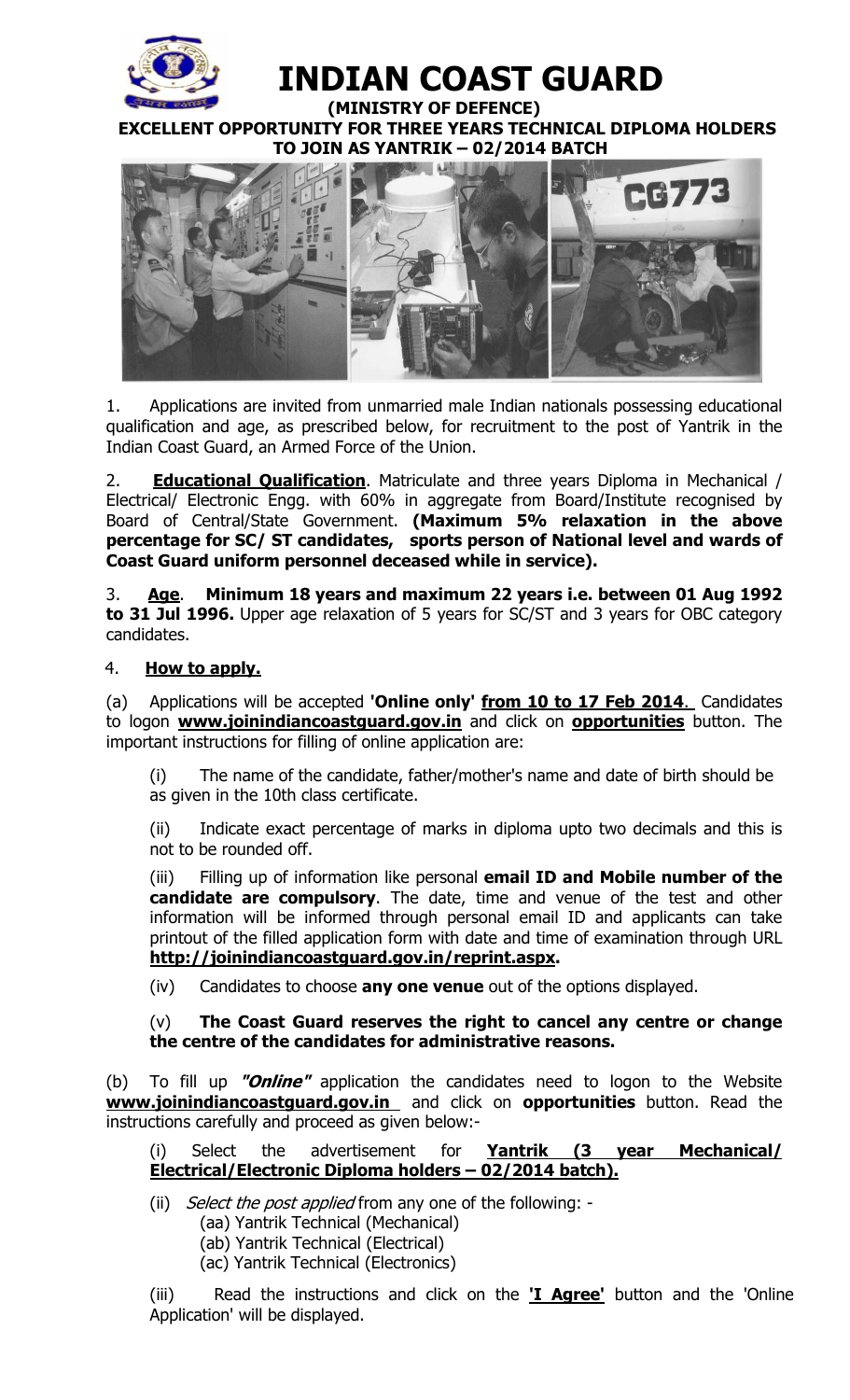(iv) Proceed to fill up the application (All **Star (\*)** marked entries are compulsory and to be filled).

(v) On completion of filling application, check your filled details once again prior clicking on the **submit button**.

(vi) On successful submission of the online application a **Application/ Registration number will be provided to the candidate**. The filled Application Form, with the number generated will be available to the candidate to save and take a print. For candidates **NOT** meeting the eligibility criteria, a 'Rejection Slip, giving the cause of rejection with the Application Number will be displayed. The filled Application Form, with the roll number, date and time of exam generated will be available through URL **http://joinindiancoastguard.gov.in/reprint.aspx** from **24 Feb 2014** onwards post short listing of the online application.

(vii) Candidates are required to **print two copies** of the application with number generated by the system. Both copies of the print out of application duly signed with photograph are to be carried by the applicant to the recruitment centre.

(viii) Out of the above two copies, one copy enclosed with photocopies of all required documents i.e. 10th class certificate/mark sheet **showing date of birth, diploma certificate showing percentage of marks, caste certificate wherever required and games certificate shall be carried by the candidate and submitted at the examination centre**. Second copy without any enclosure is to be kept with the candidate as an identity proof during the recruitment procedure. **Any candidate who does not carry all these documents at the time of test shall not be permitted to appear in the exam.** 

**Note. Filling of multiple applications will result in cancellation of all application.** 

#### **\* Last date for applying online: 17 Feb 2014**

5. The written test and interview will be conducted at following recruitment centres.

| <u>Exam.</u><br><b>Centre</b> | <b>Address</b>                                                                                                                                     |
|-------------------------------|----------------------------------------------------------------------------------------------------------------------------------------------------|
| Mumbai                        | Coast Guard Regional Headquarters (West), Worli Sea<br>Face PO, Worli Colony, Mumbai - 30                                                          |
| Chennai                       | Indian Coast Guard Store Depot, CG Complex,<br>Near Kalmandapam Police Station, GM Pettai Road,<br>Royapuram, Chennai -13                          |
| Kolkata                       | Coast Guard Regional Headquarters (North East), Synthesis<br>Business Park, 6th floor Shrachi Building, New Town<br>Rajarhat, Kolkata, WB -700 157 |
| Kochi                         | Indian Coast Guard Dist HQs No-4, Kalvatty Road,<br>Fort<br>Kochi, Kochi, Kerala- 682 004                                                          |
| Visakhapatnam                 | Indian Coast Guard Enclave, Behind Port High School,<br>Malkapuram, Vishakhapatnam, Andhra Pradesh-530 011                                         |
| Gandhi Nagar                  | Coast Guard Region (NW), Udyog Bhawan,<br>7th Floor, Block No -12, Gandhi Nagar, Gujarat - 382 010                                                 |
| <b>Noida</b>                  | Indian Coast Guard Selection Board Noida, A-1, Sector-24,<br>Opposite HCL Technologies, Dist Gautam Budh Nagar, Noida,<br>UP-201 301               |
| Paradip                       | Indian Coast Guard Dist. HQs No-7, Badapadia, Paradip<br>Orissa - 754 142                                                                          |

6. **Selection Procedure**. The **'Online'** Applications will be sorted out centre wise. The conduct of test is planned during **Mar/Apr 14**. Selection procedure is as follows:-

(a) Short-listing criteria for applications will be based on higher percentage of marks in the diploma for a particular examination centre. SC and ST candidates will be given due weightage while short listing.

(b) The qualifying cut off percentage of a particular centre may be increased if more number of applications with higher percentage will received.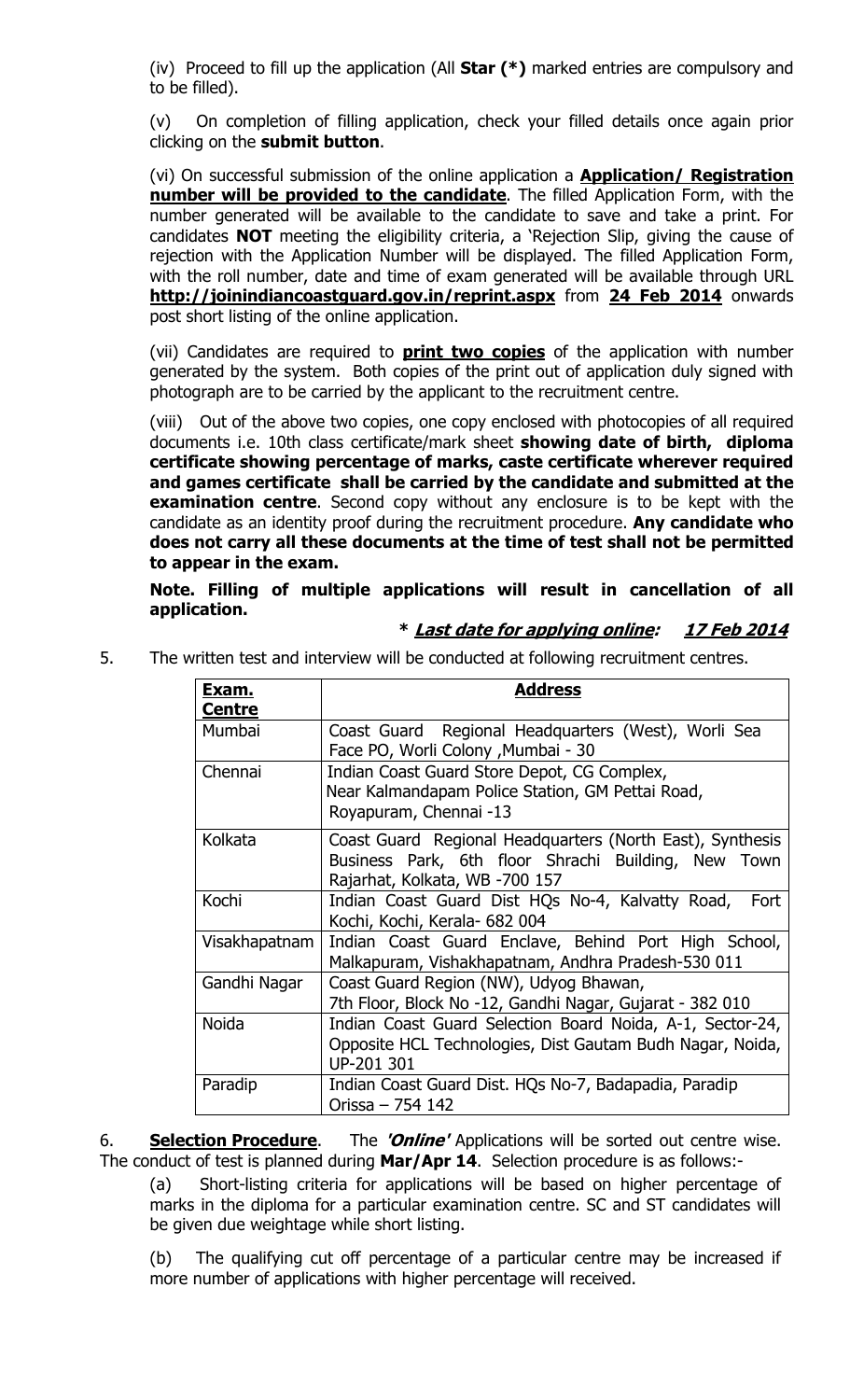(c) The written tests will be objective type. The questions paper will contain questions from their respective discipline (Mechanical /Electrical/Electronics & Telecommunication.

(d) Those who qualify written tests will undergo Physical Fitness Test (PFT), interview and initial Medical Examination. The testing procedure will take 2-3 days.

(e) The Physical Fitness Test will be conducted for all those who pass the written tests. Qualifying PFT as per the standards given below is compulsory. The PFT will consist as under:-

- \* 1.6 Km run to be completed in 7minutes.
- \* 20 squat ups (Uthak Baithak)
- \* 10 Push ups. Candidates undergoing PFT will do so at their own risk

#### **Note: The candidates belonging to the physically challenged are not eligible to apply for this post**

(f) Candidates those who qualify the Physical Fitness Test will be required to undergo initial recruitment medical examination at the respective recruitment centre.

#### **(g) Based on the performance in the written examination, candidates will be shortlisted for medical examination in a ratio as may be decided by Coast Guard.**

(h) The select list will be prepared from the candidates who qualify in all the tests depending upon the available vacancies. The All India select list of candidates will be displayed in the Indian Coast Guard Website **www.joinindiancoastguard.gov.in**

7. **List of Documents**. Shortlisted candidates through 'Online' application will be called for test at given date and time. Candidates are required to appear at the Venue with the following documents. Original educational certificates will be returned after verification.

- (a) Two copy of pre-filled online application.
- (b) Original certificate of tenth class for date of birth verification.
- (c) Original mark sheet and certificates of three year diploma.
- (d) Proof of identity such as passport, driving license, voter I card, Aadhar card, School/ college ID card or any other photo identity proof.
- (e) Caste Certificate (if applicable) in original as per Govt of India format.
- (f) Ten recent colour passport size photographs.

**Selection of candidates is based on the order of merit depending on their performance in Written Test, interview, Physical Fitness Test (PFT) and fitness in the Medical Examination.** 

#### 8. **Medical Standards**.

(a) **Height.** Minimum height 157 cms**.** Reduction in height for candidates from hilly areas and tribal areas will be in accordance with the Central Govt. orders.

(b) **Chest.** Should be well proportioned. Minimum expansion 5 cms.

(c) **Weight.** Proportionate to height and age  $\pm 10\%$  acceptable. Hearing: normal

(d) Medical examination will be conducted by authorised military doctors as per medical standard prescribed in current regulations applicable to Enrolled Personnel on entry.

(e) Good mental, medical and physical health, free from any disease/disability, likely to interfere with efficient performance of duties.

(f) No Cardio-vascular disease, surgical deformities like knock knee, flat feet etc. infection of ears, no history of fits or psychiatric ailment, varicose vein, corrective surgery for eye sight etc.

(g) **Visual Standards**- 6/24 without glasses and 6/9 & 6/12 with glasses for Better Eye and Worse Eye respectively.

 **Candidates are advised to get their ears cleaned for wax and tartar removed from teeth prior to examination.**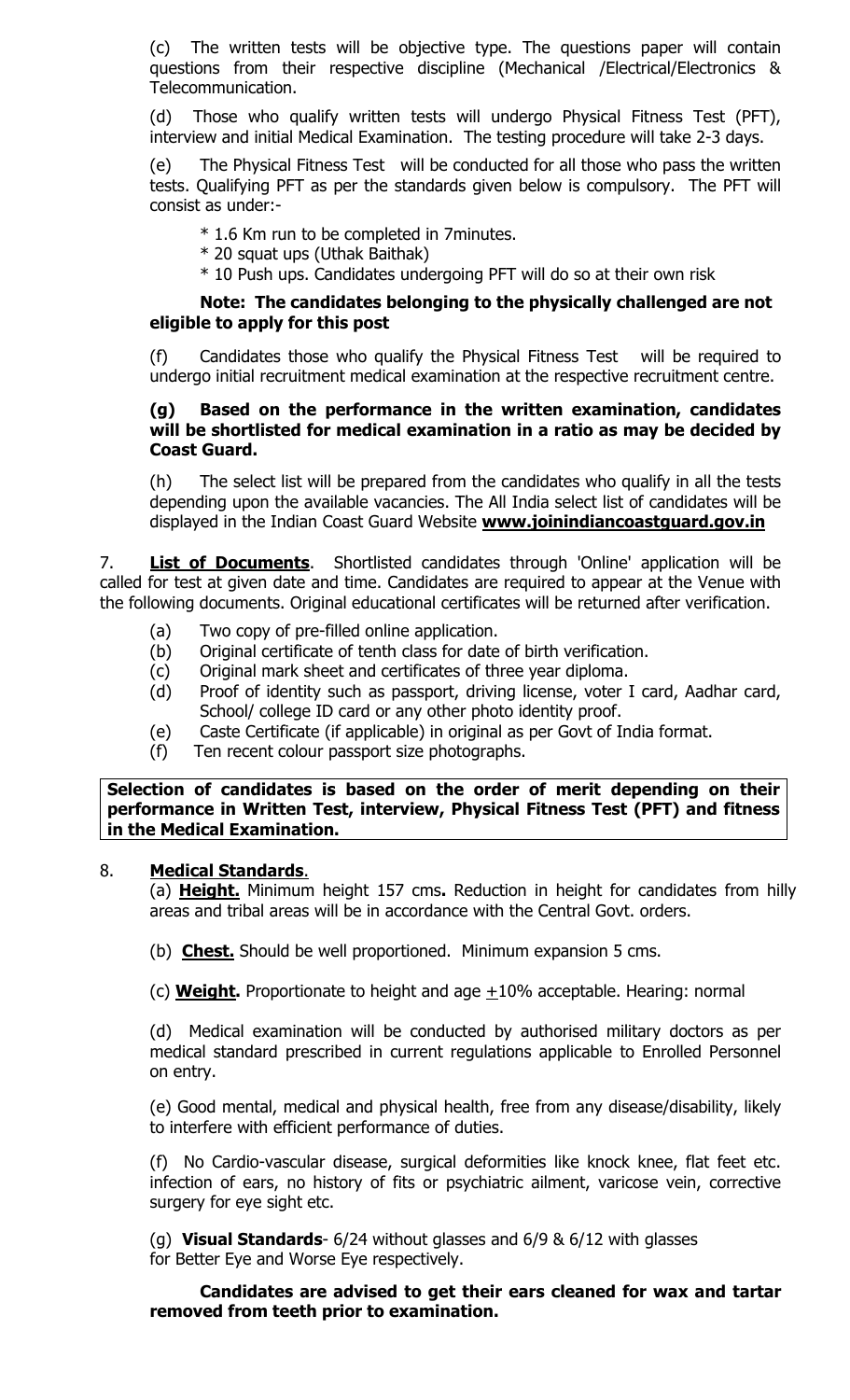**Note:** Applicants declared permanent medically unfit by any Armed Forces Hospital in previous recruitment for the same entry in Coast Guard are advised not to appear for test.

9. **Final Enrolment Medical Examination**. All select list candidates who are issued with a call letter will have to undergo Final Medical Examination at INS Chilka prior to enrolment. Candidates found **'unfit'** during this medical examination **will not be enrolled**  for training. No 'appeal' is permitted for review after the final enrolment medical examination at INS Chilka. Medically unfit candidates will be returned home at their own expense.

10. **Training.** The basic training will commence in Aug 2014 at INS Chilka followed by sea training and professional training. **Yantriks are liable to be discharged as UNSUITABLE due to unsatisfactory performance at any time during the training**.

#### 11. **General Guidelines**.

(a) Candidates withdrawn on disciplinary grounds from any other service training establishments are not eligible to appear.

(b) Candidates should not have been arrested, convicted or prosecuted on criminal charges.

(c) Original certificates should not be attached with the application form. Indian Coast Guard will not take responsibility for loss of original certificates, if attached with application. Photo should be pasted and not stapled. Attestation made on the backside of the photo will not be entertained.

(d) Request for change of examination centre/date will not be entertained.

(e) All original certificates and mark sheets are to be produced at the time of written test.

 (f) The candidate's selection pertaining to a particular batch is valid for that batch only. Qualified candidates whose names do not appear in the final select list cannot claim admission for the next batch. These candidates will have to undergo the selection procedure afresh provided that they meet the eligibility criteria for the fresh batch.

(g) Applications received by post will not be accepted.

(h) Call letter for final medical examination for enrolment in the Coast Guard will be forwarded only to initial medically qualified candidates in the select list. Such candidates will be required to reach the training establishment at their own expense. Unsuccessful candidates will not be intimated separately.

(j) The application and documents will be further scrutinised at every stage of testing for eligibility and candidature shall be rejected if found not eligible in any respect.

#### **(k) No enquiry will be entertained regarding recruitment/enrolment after a period of six months.**

(l) Indiscipline activities including copying/malpractice etc. during the testing procedures will also result in disqualification.

(m) The application and the original documents will be further scrutinised for eligibility prior to enrolment and may be rejected if found not eligible in any respect.

(n) It may also be noted that minimum percentage of marks for eligibility at Para 2 may be increased depending upon number of candidates applying.

(p) Candidates from "Open Schools" institutes not registered with Govt. are not eligible.